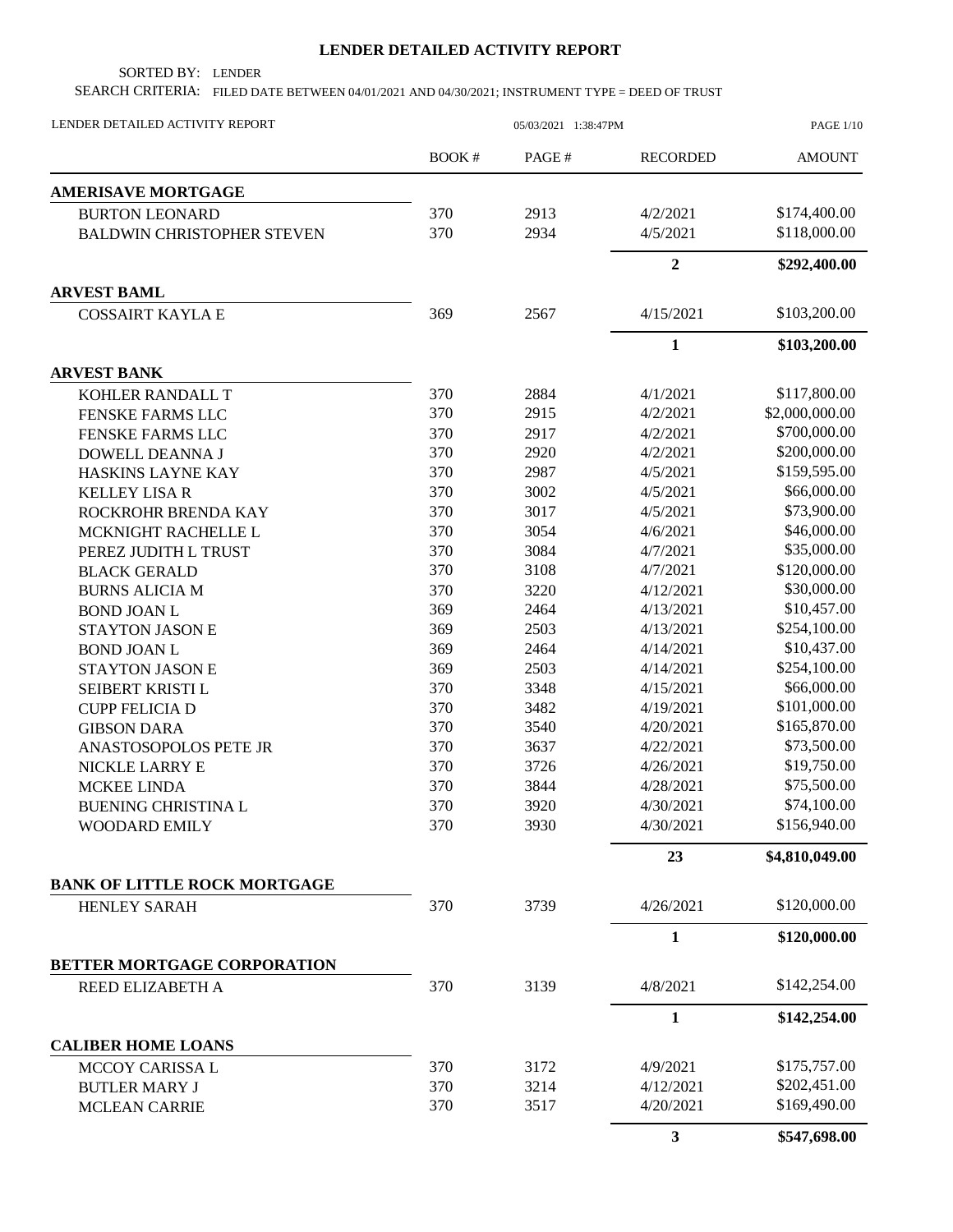| LENDER DETAILED ACTIVITY REPORT                                 | 05/03/2021 1:38:47PM |       |                 | <b>PAGE 2/10</b> |
|-----------------------------------------------------------------|----------------------|-------|-----------------|------------------|
|                                                                 | BOOK #               | PAGE# | <b>RECORDED</b> | <b>AMOUNT</b>    |
| <b>CARRINGTON MORTGAGE SERVICES</b>                             |                      |       |                 |                  |
| <b>GILSTRAP LATRICIA</b>                                        | 370                  | 3155  | 4/9/2021        | \$129,500.00     |
|                                                                 |                      |       | 1               | \$129,500.00     |
| <b>CHRISTIAN FINANCIAL RESOURCES, INC</b>                       |                      |       |                 |                  |
| NEOSHO CHRISTIAN CHURCH, INC                                    | 370                  | 3925  | 4/30/2021       | \$175,000.00     |
|                                                                 |                      |       | 1               | \$175,000.00     |
| <b>COMMUNITY BANK &amp; TRUST</b>                               |                      |       |                 |                  |
| <b>WAGGONER BRIAN L</b>                                         | 370                  | 2984  | 4/5/2021        | \$113,600.00     |
| <b>VIRGIN KACY N</b>                                            | 370                  | 3116  | 4/8/2021        | \$164,000.00     |
| <b>LANGLEY BRYCE EDWARD</b>                                     | 369                  | 2507  | 4/13/2021       | \$91,124.00      |
| <b>LANGLEY BRYCE EDWARD</b>                                     | 369                  | 2507  | 4/14/2021       | \$91,124.00      |
| <b>WEAVER BENJAMIN S</b>                                        | 370                  | 3347  | 4/15/2021       | \$374,500.00     |
| ROACH MICHAEL P                                                 | 370                  | 3394  | 4/15/2021       | \$181,818.00     |
| <b>CUPP ELENA G</b>                                             | 370                  | 3513  | 4/19/2021       | \$76,000.00      |
| MOSKALSKI SCOTT T                                               | 370                  | 3522  | 4/20/2021       | \$138,400.00     |
| <b>B8RCH BROOKE D</b>                                           | 370                  | 3835  | 4/28/2021       | \$91,800.00      |
|                                                                 |                      |       | 9               | \$1,322,366.00   |
| <b>COMMUNITY NATIONAL BANK &amp; TRUST</b><br><b>BASS CENAI</b> | 370                  | 3808  | 4/28/2021       | \$35,000.00      |
|                                                                 |                      |       | 1               | \$35,000.00      |
| <b>CORNERSTONE BANK</b>                                         |                      |       |                 |                  |
|                                                                 |                      |       |                 |                  |
| MITCHELL DONNA JEAN                                             | 370                  | 3252  | 4/12/2021       | \$235,000.00     |
| <b>BRODIE JEANETTE A</b>                                        | 369                  | 2548  | 4/15/2021       | \$173,000.00     |
|                                                                 |                      |       | $\overline{2}$  | \$408,000.00     |
| DAS ACQUISITION COMPANY                                         |                      |       |                 |                  |
| <b>MORRIS TRINITY</b>                                           | 370                  | 3053  | 4/6/2021        | \$134,848.00     |
| <b>MARIS DACOTA</b>                                             | 370                  | 3065  | 4/7/2021        | \$199,405.00     |
| <b>SMITH JULIE R</b>                                            | 370                  | 3085  | 4/7/2021        | \$91,500.00      |
| <b>CASTLEBERRY TARAH</b>                                        | 369                  | 2505  | 4/13/2021       | \$266,581.00     |
| <b>CASTLEBERRY TARAH</b>                                        | 369                  | 2505  | 4/14/2021       | \$266,581.00     |
| <b>GIBSON JASON</b>                                             | 369                  | 2563  | 4/15/2021       | \$66,666.00      |
| <b>JOHNSTON BONNIE</b>                                          | 370                  | 3500  | 4/19/2021       | \$119,200.00     |
| <b>CAREY DEBORAH A</b>                                          | 370                  | 3682  | 4/23/2021       | \$221,000.00     |
| <b>REYES SUSANA</b>                                             | 370                  | 3905  | 4/30/2021       | \$126,657.00     |
| <b>JONES DEWEY</b>                                              | 370                  | 3909  | 4/30/2021       | \$184,140.00     |
|                                                                 |                      |       | 10              | \$1,676,578.00   |
| DEER EMPLOYEES CREDIT UNION<br>ANDERSON GWENDOLYN D             | 370                  | 3554  | 4/21/2021       | \$40,000.00      |
|                                                                 |                      |       |                 |                  |
|                                                                 |                      |       | 1               | \$40,000.00      |
| <b>DENISON STATE BANK</b><br><b>WHEELER JULIE</b>               | 370                  | 2894  | 4/1/2021        | \$127,250.00     |
|                                                                 |                      |       |                 |                  |
|                                                                 |                      |       | 1               | \$127,250.00     |
| FAIRWAY INDEPENDENT MORTGAGE<br><b>CONWAY HANNELORE</b>         | 370                  | 3248  | 4/12/2021       | \$159,598.00     |
| WDOWIASZ JONATHAN ANTHONY                                       | 370                  | 3680  | 4/23/2021       | \$201,286.00     |
| HAYWORTH, CHAD M                                                | 370                  | 3932  | 4/30/2021       | \$206,150.00     |
|                                                                 |                      |       | $\mathbf{3}$    | \$567,034.00     |
|                                                                 |                      |       |                 |                  |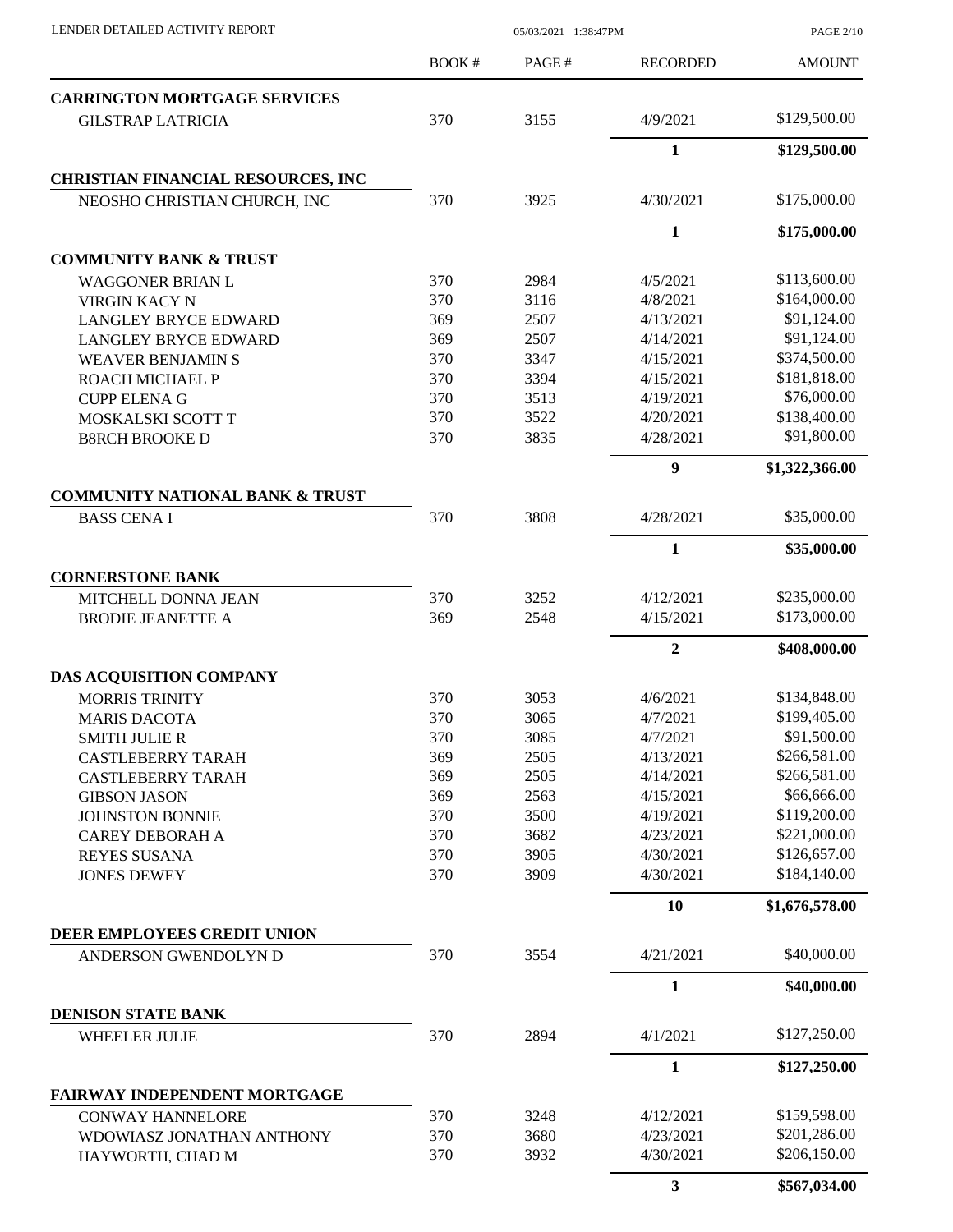LENDER DETAILED ACTIVITY REPORT 05/03/2021 1:38:47PM

PAGE 3/10

|                                                      | BOOK# | PAGE# | <b>RECORDED</b> | <b>AMOUNT</b>  |
|------------------------------------------------------|-------|-------|-----------------|----------------|
| <b>FCS FINANCIAL</b>                                 |       |       |                 |                |
| <b>CHESNUT NANCY</b>                                 | 370   | 2901  | 4/2/2021        | \$78,500.00    |
| MOTEX, LLC                                           | 370   | 3456  | 4/16/2021       | \$113,088.00   |
| WHITE TRACY CHEYENNE                                 | 370   | 3544  | 4/20/2021       | \$46,356.00    |
| R LAND & CATTLE LLC                                  | 370   | 3800  | 4/28/2021       | \$61,433.00    |
| MOTEX, LLC                                           | 370   | 3901  | 4/30/2021       | \$187,036.00   |
|                                                      |       |       | 5               | \$486,413.00   |
| <b>FIRST COMMUNITY BANK</b>                          |       |       |                 |                |
| <b>STEVENS ANDREA E</b>                              | 370   | 2924  | 4/2/2021        | \$293,946.44   |
| <b>HOLT DENISE</b>                                   | 370   | 2926  | 4/2/2021        | \$153,018.00   |
| <b>LINDSEY MEGHAN</b>                                | 370   | 2994  | 4/5/2021        | \$21,250.00    |
| JAYCEE ENTERPRISES LLC                               | 370   | 3005  | 4/5/2021        | \$318,750.00   |
| KAYBEE KAMP, LLC                                     | 370   | 3013  | 4/5/2021        | \$36,500.00    |
| <b>DAVIS JONATHAN</b>                                | 370   | 3051  | 4/6/2021        | \$220,000.00   |
| RAINWATER SHAWNDEL                                   | 370   | 3102  | 4/7/2021        | \$144,500.00   |
| GIBBENS CONSTRUCTION AND PROPERTIES L                | 370   | 3181  | 4/9/2021        | \$118,000.00   |
| <b>EASTIN JOEL B</b>                                 | 370   | 3183  | 4/9/2021        | \$65,000.00    |
| YOST JONAS A                                         | 370   | 3234  | 4/12/2021       | \$17,850.00    |
| TM CARPENTRY LLC                                     | 370   | 3242  | 4/12/2021       | \$124,000.00   |
| <b>BURNETT RALPH C</b>                               | 369   | 2556  | 4/15/2021       | \$40,000.00    |
| RICHMOND CLIFFORD L                                  | 370   | 3579  | 4/21/2021       | \$100,000.00   |
| <b>BALL GLYNDA RUTH</b>                              | 370   | 3600  | 4/22/2021       | \$58,645.50    |
|                                                      | 370   | 3721  | 4/26/2021       | \$140,700.00   |
| <b>BOATRIGHT JENNA</b>                               |       |       |                 |                |
| <b>CHINCHILLA ANA</b>                                | 370   | 3764  | 4/27/2021       | \$131,600.00   |
| <b>MAIN JOHN P</b>                                   | 370   | 3776  | 4/27/2021       | \$96,500.00    |
| <b>THOMPSON JENESSA</b>                              | 370   | 3791  | 4/28/2021       | \$80,000.00    |
| GIBBENS CONSTRUCTION AND PROPERTIES L                | 370   | 3815  | 4/28/2021       | \$118,000.00   |
| <b>BAUMHOVER LORI</b>                                | 370   | 3829  | 4/28/2021       | \$138,240.00   |
| PEVAHOUSE INVESTMENTS, LLC                           | 370   | 3890  | 4/30/2021       | \$152,532.00   |
| RAINWATER SHAWNDEL                                   | 370   | 3928  | 4/30/2021       | \$65,000.00    |
| REED PRISCILLA JEFFERS                               | 370   | 3934  | 4/30/2021       | \$120,240.00   |
|                                                      |       |       | 23              | \$2,754,271.94 |
| FIRST FEDERAL BANK OF KANSAS CITY                    |       |       |                 |                |
| <b>SPENCER ERIC</b>                                  | 370   | 3188  | 4/9/2021        | \$384,726.00   |
|                                                      |       |       | $\mathbf{1}$    | \$384,726.00   |
| <b>FIRST FINANCIAL BANK</b><br>SENGLA FARMS, LLC     | 370   | 3891  | 4/30/2021       | \$2,348,000.00 |
|                                                      |       |       | $\mathbf{1}$    |                |
| <b>FIRST HOME BANK</b>                               |       |       |                 | \$2,348,000.00 |
|                                                      |       |       |                 |                |
| <b>MCAFEE MARY M</b>                                 | 370   | 3641  | 4/23/2021       | \$172,000.00   |
|                                                      |       |       | $\mathbf{1}$    | \$172,000.00   |
| <b>FIRST SAVINGS BANK</b><br><b>BURNETT DAWNETTE</b> | 370   | 3495  | 4/19/2021       | \$229,800.00   |
|                                                      |       |       | $\mathbf{1}$    | \$229,800.00   |
| <b>FIRST STATE BANK OF PURDY</b>                     |       |       |                 |                |
| <b>JWJ FARMS INC</b>                                 | 370   | 2905  | 4/2/2021        | \$700,000.00   |
|                                                      |       |       | 1               | \$700,000.00   |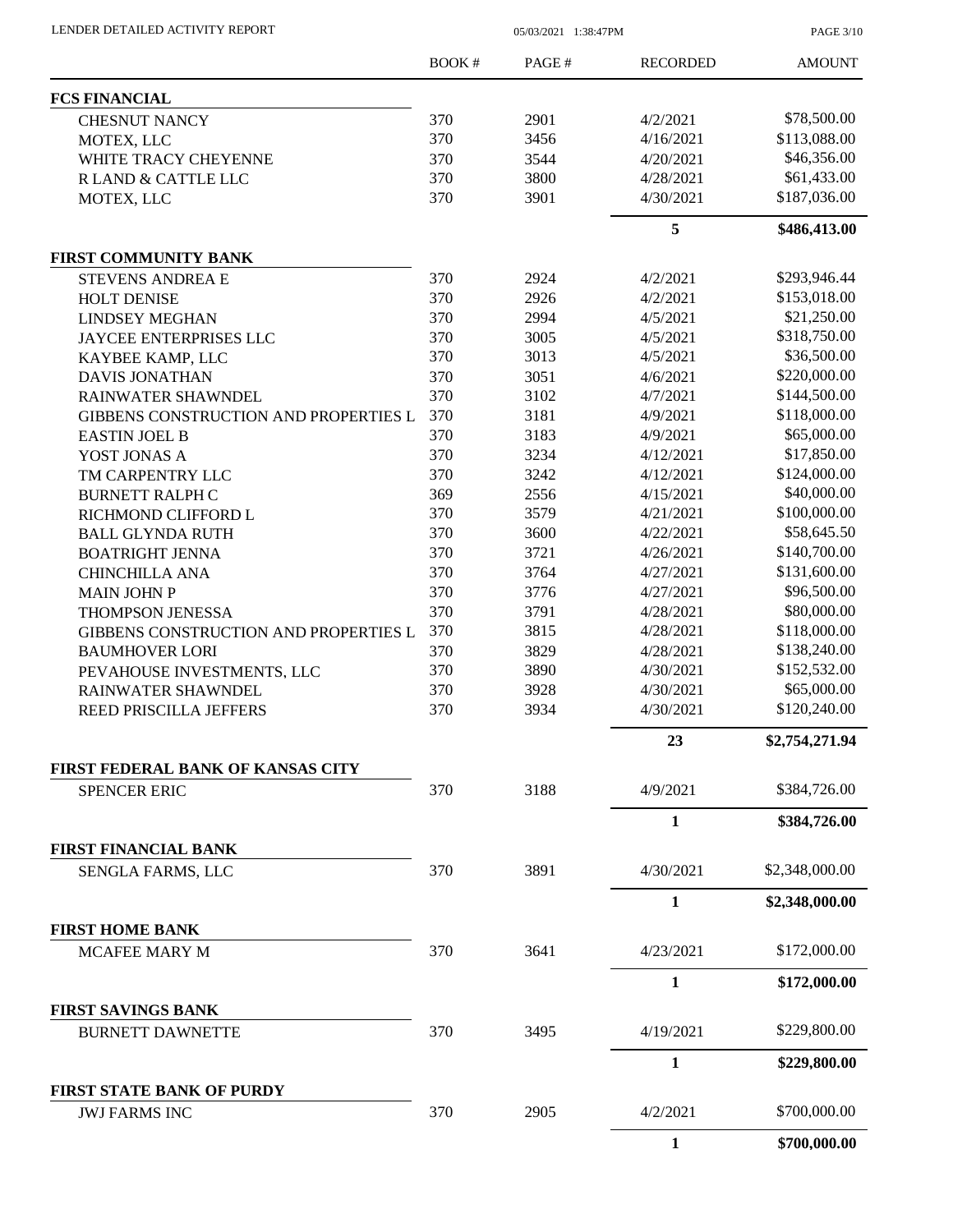PAGE 4/10

|                                     | <b>BOOK#</b> | PAGE# | <b>RECORDED</b> | <b>AMOUNT</b>  |
|-------------------------------------|--------------|-------|-----------------|----------------|
| FIRST STATE BANK OF ST. CHARLES, MO |              |       |                 |                |
| <b>MAYBERRY MARTHA JO</b>           | 370          | 3735  | 4/26/2021       | \$402,400.00   |
|                                     |              |       | $\mathbf{1}$    | \$402,400.00   |
| <b>FIRSTRUST HOME LOANS</b>         |              |       |                 |                |
| <b>ANKENY NICOLE M</b>              | 370          | 3712  | 4/26/2021       | \$244,930.00   |
|                                     |              |       | $\mathbf{1}$    | \$244,930.00   |
| <b>FLAT BRANCH MORTGAGE</b>         |              |       |                 |                |
| <b>NOWLIN VICKIE</b>                | 370          | 2904  | 4/2/2021        | \$95,000.00    |
| <b>OWENS RONALD</b>                 | 370          | 3003  | 4/5/2021        | \$159,000.00   |
| KNIGHT KYLE L                       | 370          | 3009  | 4/5/2021        | \$221,000.00   |
| <b>STOTTS LAURA</b>                 | 370          | 3011  | 4/5/2021        | \$111,856.00   |
| <b>DYER JORDAN S</b>                | 370          | 3082  | 4/7/2021        | \$57,243.00    |
| <b>SAGE JONATHAN TODD</b>           | 370          | 3204  | 4/9/2021        | \$101,000.00   |
| <b>DOUTHETT LAKEN A</b>             | 370          | 3236  | 4/12/2021       | \$179,025.00   |
| PATRICK SHERRY                      | 369          | 2473  | 4/13/2021       | \$94,848.00    |
| <b>BURKHART STEPHANIE</b>           | 369          | 2475  | 4/13/2021       | \$113,475.00   |
| PATRICK SHERRY                      | 369          | 2473  | 4/14/2021       | \$94,848.00    |
| <b>BURKHART STEPHAPINE</b>          | 369          | 2475  | 4/14/2021       | \$1,113,475.00 |
| <b>GREER DEBBIE A</b>               | 369          | 2570  | 4/15/2021       | \$109,520.00   |
| <b>MABURY SARAH</b>                 | 370          | 3487  | 4/19/2021       | \$176,739.00   |
| MITCHELL DAVID                      | 370          | 3498  | 4/19/2021       | \$151,515.00   |
| <b>MOWERY CARISSA</b>               | 370          | 3506  | 4/19/2021       | \$87,878.00    |
| <b>GRIFFITH LAUREN MACKENZIE</b>    | 370          | 3531  | 4/20/2021       | \$119,200.00   |
| RAWLINS CHRISTIN N                  | 370          | 3533  | 4/20/2021       | \$155,000.00   |
| <b>CARVER LUCINDA</b>               | 370          | 3535  | 4/20/2021       | \$148,686.00   |
| <b>BERG MACKENSZEE L</b>            | 370          | 3538  | 4/20/2021       | \$177,110.00   |
| <b>MILLIKIN ROBERT W</b>            | 370          | 3563  | 4/21/2021       | \$168,000.00   |
| <b>ALCORN CHRISTINA</b>             | 370          | 3588  | 4/21/2021       | \$109,500.00   |
| VANPELT DAVID L                     | 370          | 3647  | 4/23/2021       | \$66,175.00    |
| <b>BERG KARA A</b>                  | 370          | 3668  | 4/23/2021       | \$237,813.00   |
| <b>ORTON CHELSEA</b>                | 370          | 3720  | 4/26/2021       | \$72,856.00    |
| <b>CLOGSTON ROSY E</b>              | 370          | 3742  | 4/26/2021       | \$70,202.00    |
| <b>FIGUEROA REFUGIO</b>             | 370          | 3755  | 4/27/2021       | \$121,500.00   |
| <b>KLIER DUSTI</b>                  | 370          | 3781  | 4/27/2021       | \$195,395.00   |
| SIMPSON, NICOLLE A                  | 370          | 3825  | 4/28/2021       | \$164,410.00   |
| <b>GRAHAM NANCY J</b>               | 370          | 3826  | 4/28/2021       | \$79,500.00    |
| MEDELLIN ARELY AVITUA               | 370          | 3856  | 4/29/2021       | \$139,566.00   |
| <b>WEST BREE</b>                    | 370          | 3900  | 4/30/2021       | \$87,300.00    |
| BERNER BETHANY L                    | 370          | 3937  | 4/30/2021       | \$138,289.00   |
| <b>AULT LIBBIE J</b>                | 370          | 3939  | 4/30/2021       | \$108,007.00   |
|                                     |              |       | 33              | \$5,224,931.00 |
| <b>FREEDOM MORTGAGE</b>             |              |       |                 |                |
| <b>CALKINS, NICOLE</b>              | 370          | 3032  | 4/6/2021        | \$127,362.00   |
| <b>ROSS JOHN DWIGHT</b>             | 370          | 3035  | 4/6/2021        | \$117,297.00   |
| <b>LEE EDWARD</b>                   | 370          | 3109  | 4/7/2021        | \$133,135.00   |
| <b>BURKS SAMMY D</b>                | 370          | 3442  | 4/16/2021       | \$133,000.00   |
| <b>MADISON AMBER J</b>              | 370          | 3471  | 4/19/2021       | \$166,109.00   |
| <b>MILLER ROBERT</b>                | 370          | 3483  | 4/19/2021       | \$82,000.00    |
| <b>MARSUS ALYSSA E</b>              | 370          | 3819  | 4/28/2021       | \$112,870.00   |
|                                     |              |       | $\overline{7}$  | \$871,773.00   |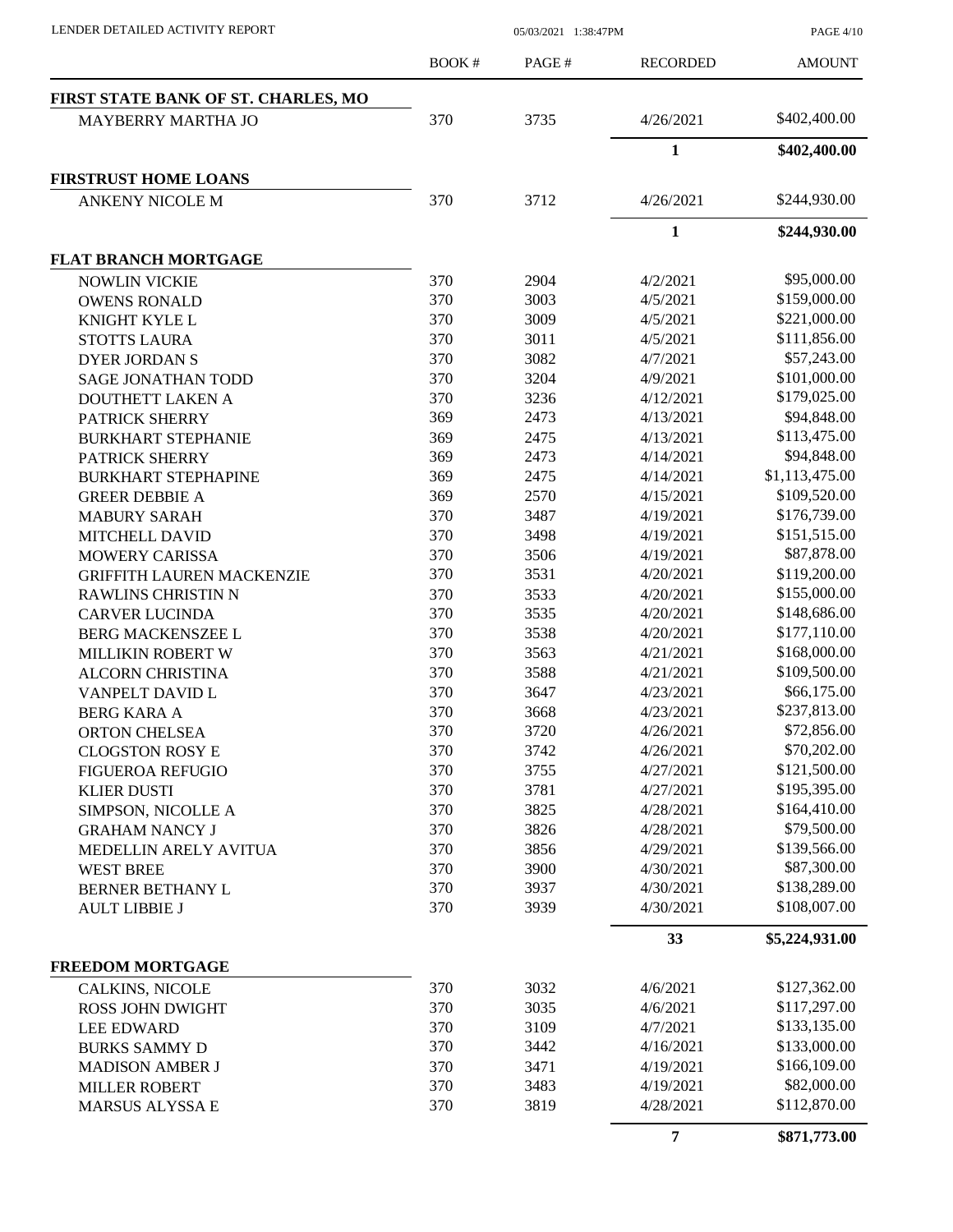| LENDER DETAILED ACTIVITY REPORT |  |
|---------------------------------|--|
|                                 |  |

05/03/2021 1:38:47PM

PAGE 5/10

|                                              | BOOK# | PAGE# | <b>RECORDED</b>  | <b>AMOUNT</b>  |
|----------------------------------------------|-------|-------|------------------|----------------|
| <b>GATEWAY MORTGAGE GROUP</b>                |       |       |                  |                |
| <b>LIONTAS AMANDA</b>                        | 370   | 2867  | 4/1/2021         | \$120,000.00   |
| <b>MONAHAN GREGAN MARION</b>                 | 370   | 3044  | 4/6/2021         | \$132,000.00   |
| YEARTON JEANNE B                             | 370   | 3581  | 4/21/2021        | \$312,550.00   |
| <b>BOONE JESSE A</b>                         | 370   | 3940  | 4/30/2021        | \$218,930.00   |
|                                              |       |       | 4                | \$783,480.00   |
| <b>GRACELAND GROUP, LLC</b>                  |       |       |                  |                |
| RAZOR REAL ESTATE INVESTMENTS LLC            | 370   | 2988  | 4/5/2021         | \$30,000.00    |
|                                              |       |       | 1                | \$30,000.00    |
| <b>GREAT SOUTHERN BANK</b>                   |       |       |                  |                |
| <b>AUSTIN GEORGENE L</b>                     | 370   | 3507  | 4/19/2021        | \$80,000.00    |
| MCGHEE CRYSTAL                               | 370   | 3716  | 4/26/2021        | \$25,000.00    |
| <b>MCAFEE AMBER</b>                          | 370   | 3733  | 4/26/2021        | \$30,000.00    |
| PATRUM DAVID W                               | 370   | 3734  | 4/26/2021        | \$50,000.00    |
|                                              |       |       | 4                | \$185,000.00   |
| <b>GUARANTY BANK</b>                         |       |       |                  |                |
| <b>SCHULTZ JAMES A</b>                       | 370   | 3048  | 4/6/2021         | \$211,925.00   |
| <b>HAILEY JEANNE M</b>                       | 370   | 3237  | 4/12/2021        | \$87,000.00    |
| <b>FARRELL JANICE P TRUST</b>                | 369   | 2502  | 4/13/2021        | \$311,000.00   |
| <b>FARRELL JANICE P TRUST</b>                | 369   | 2502  | 4/14/2021        | \$311,000.00   |
| <b>LANE MANDI</b>                            | 370   | 3489  | 4/19/2021        | \$56,000.00    |
| PLUMLEE VICKI L                              | 370   | 3509  | 4/19/2021        | \$170,000.00   |
| <b>OSBORNE MELISSA</b>                       | 370   | 3703  | 4/26/2021        | \$35,700.00    |
| <b>ANDERSON LANA</b>                         | 370   | 3714  | 4/26/2021        | \$172,466.00   |
|                                              |       |       | 8                | \$1,355,091.00 |
| <b>HANSFORD DOUG</b>                         |       |       |                  |                |
| <b>JENNINGS LOUISE</b>                       | 370   | 2886  | 4/1/2021         | \$36,000.00    |
|                                              |       |       | 1                | \$36,000.00    |
| <b>JOHNSON JOAN E</b>                        |       |       |                  |                |
| <b>LEAHAR JEANNIE</b>                        | 370   | 2992  | 4/5/2021         | \$303,000.00   |
|                                              |       |       | $\mathbf{1}$     | \$303,000.00   |
| <b>JOHNSON RONALD G</b><br><b>LEHAR MATT</b> | 370   | 2992  | 4/5/2021         | \$303,000.00   |
|                                              |       |       | $\mathbf{1}$     | \$303,000.00   |
| <b>JPMORGAN CHASE BANK</b>                   |       |       |                  |                |
| DEVITO LAURIE J                              | 370   | 3884  | 4/30/2021        | \$383,200.00   |
| FREEBORG JENNIFER A                          | 370   | 3913  | 4/30/2021        | \$406,000.00   |
|                                              |       |       | $\boldsymbol{2}$ | \$789,200.00   |
| <b>LAKEVIEW FARMS, LLC</b>                   |       |       |                  |                |
| <b>BALES RANCH, LLC</b>                      | 370   | 2999  | 4/5/2021         | \$1,260,000.00 |
| <b>BALES RANCH, LLC</b>                      | 370   | 3001  | 4/5/2021         | \$840,000.00   |
|                                              |       |       | $\mathbf{2}$     | \$2,100,000.00 |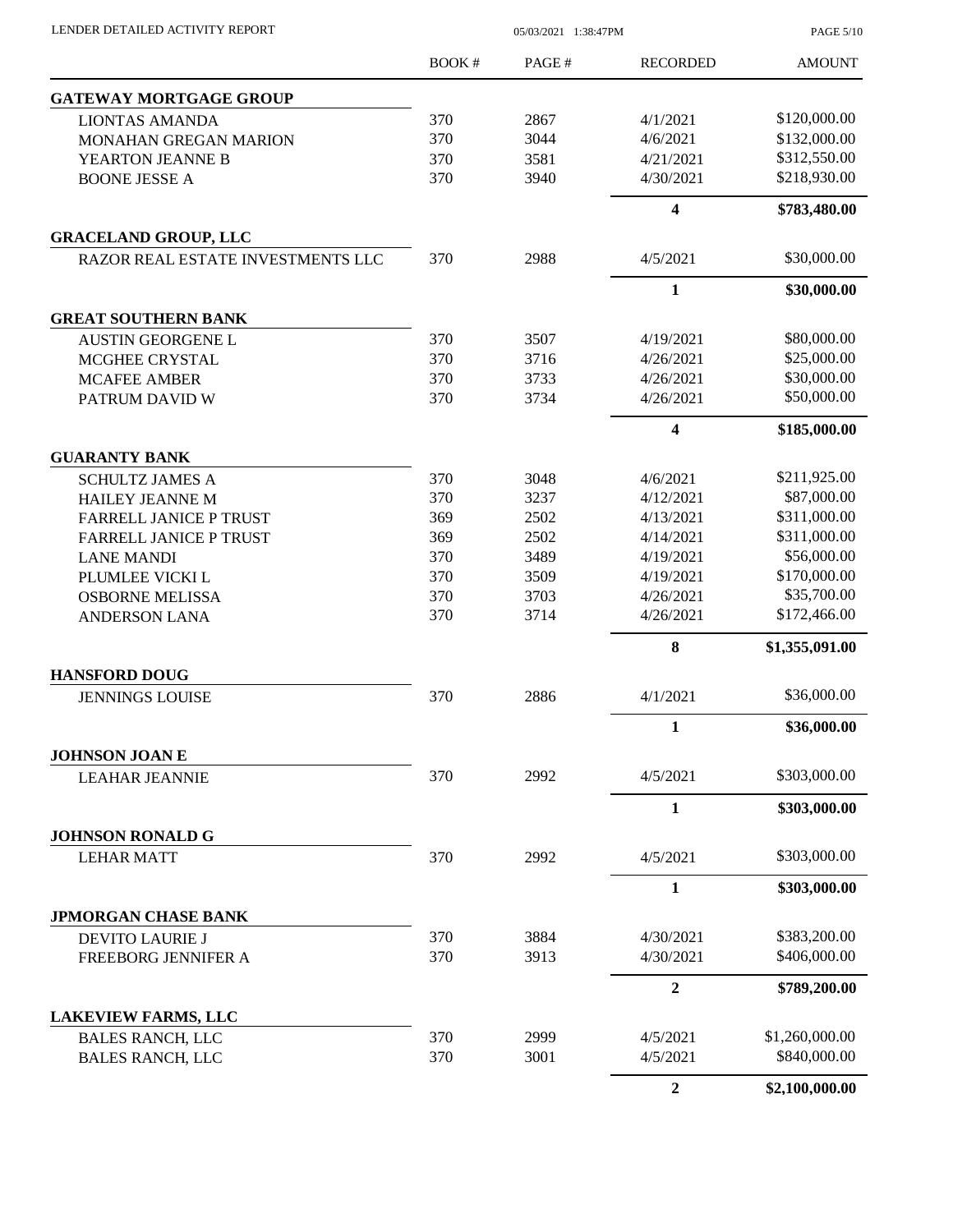| LENDER DETAILED ACTIVITY REPORT |  |
|---------------------------------|--|
|                                 |  |

05/03/2021 1:38:47PM

PAGE 6/10

|                                                        | <b>BOOK#</b> | PAGE# | <b>RECORDED</b>        | <b>AMOUNT</b>  |
|--------------------------------------------------------|--------------|-------|------------------------|----------------|
| <b>LOANDEPOT.COM</b>                                   |              |       |                        |                |
| <b>CARRIER LARISSA ANN</b>                             | 370          | 3120  | 4/8/2021               | \$223,000.00   |
| KUHN SCARLETT L                                        | 370          | 3518  | 4/20/2021              | \$183,000.00   |
| <b>SCHULTS PATRICIA</b>                                | 370          | 3749  | 4/27/2021              | \$270,000.00   |
|                                                        |              |       | 3                      | \$676,000.00   |
| <b>MERRIC LESLIE A</b>                                 |              |       |                        |                |
| <b>POWERS MARK R</b>                                   | 370          | 3127  | 4/8/2021               | \$50,000.00    |
|                                                        |              |       | $\mathbf{1}$           | \$50,000.00    |
| <b>METCO, LLC</b>                                      |              |       |                        |                |
| JAYCEE ENTERPRISES LLC                                 | 370          | 3006  | 4/5/2021               | \$225,000.00   |
|                                                        |              |       | 1                      | \$225,000.00   |
| <b>MID-MISSOURI BANK</b>                               |              |       |                        |                |
| <b>SWEM LASHAY D</b>                                   | 370          | 3200  | 4/9/2021               | \$137,000.00   |
| <b>SWEM LASHAY D</b>                                   | 370          | 3727  | 4/26/2021              | \$137,000.00   |
| <b>DAVENPORT MURIEL</b>                                | 370          | 3842  | 4/28/2021              | \$144,000.00   |
| <b>BARNES JOLEE</b>                                    | 370          | 3865  | 4/29/2021              | \$130,000.00   |
| HUNTER JONATHON D                                      | 370          | 3906  | 4/30/2021              | \$370,000.00   |
|                                                        |              |       | 5                      | \$918,000.00   |
| <b>MIDWEST MORTGAGE ASSOCIATES</b><br>APFELBAUM LISA M | 370          | 3110  | 4/7/2021               | \$181,000.00   |
|                                                        |              |       |                        |                |
|                                                        |              |       | $\mathbf{1}$           | \$181,000.00   |
| MISSOURI HOUSING DEVELOPMENT COMMISSION                | 370          | 3083  | 4/7/2021               | \$2,289.72     |
| <b>DYER JORDAN S</b>                                   |              |       |                        |                |
|                                                        |              |       | 1                      | \$2,289.72     |
| <b>MISSOURI MORTGAGE SERVICES</b>                      |              |       |                        |                |
| ELLIS STEPHANIE C                                      | 370          | 3382  | 4/15/2021              | \$140,000.00   |
| ELLIS STEPHANIE C                                      | 370          | 3564  | 4/21/2021              | \$140,000.00   |
|                                                        |              |       | $\overline{2}$         | \$280,000.00   |
| <b>MORTGAGE RESEARCH CENTER</b>                        |              | 3718  |                        | \$164,632.00   |
| MCLAUGHLIN VICTORIA<br><b>DUFOUR HAROLD</b>            | 370<br>370   | 3737  | 4/26/2021<br>4/26/2021 | \$195,000.00   |
|                                                        |              |       |                        |                |
|                                                        |              |       | $\overline{2}$         | \$359,632.00   |
| <b>MORTGAGE SOLUTIONS</b><br>O'TOOLE RHONDA SCHMIDT    | 370          | 3449  | 4/16/2021              | \$424,000.00   |
|                                                        |              |       |                        | \$424,000.00   |
| <b>MRV BANKS</b>                                       |              |       | 1                      |                |
| KODIAK VILLAGE LP                                      | 370          | 3189  | 4/9/2021               | \$2,276,905.00 |
|                                                        |              |       | $\mathbf{1}$           | \$2,276,905.00 |
| NATIONSTAR MORTGAGE                                    |              |       |                        |                |
| MCCOOL JARED                                           | 370          | 3075  | 4/7/2021               | \$89,244.00    |
| <b>OWEN DOUGLAS M</b>                                  | 370          | 3642  | 4/23/2021              | \$214,700.00   |
|                                                        |              |       | $\boldsymbol{2}$       | \$303,944.00   |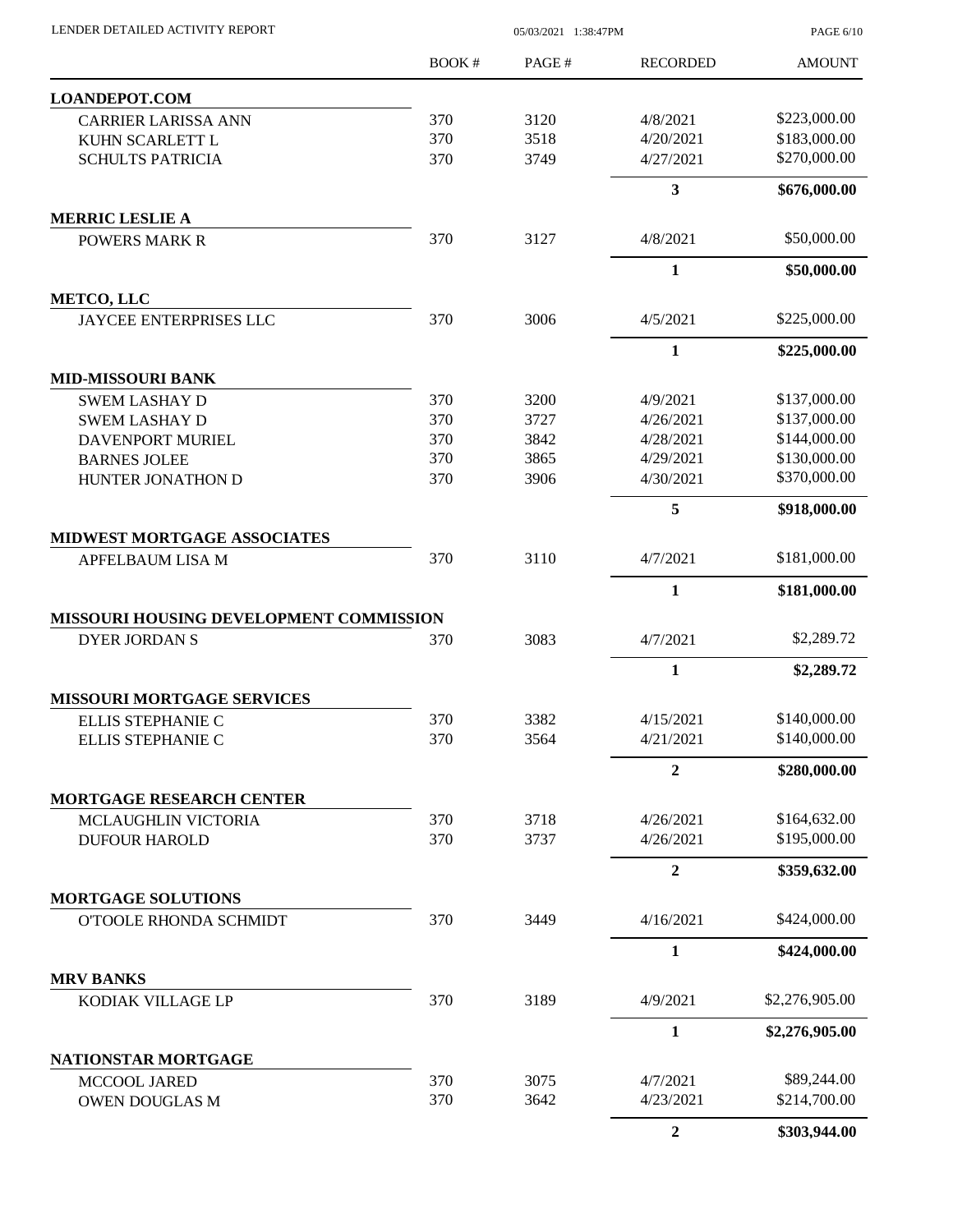| LENDER DETAILED ACTIVITY REPORT   | 05/03/2021 1:38:47PM |       |                         | <b>PAGE 7/10</b> |
|-----------------------------------|----------------------|-------|-------------------------|------------------|
|                                   | BOOK #               | PAGE# | <b>RECORDED</b>         | <b>AMOUNT</b>    |
| <b>NELSON KONRAD</b>              |                      |       |                         |                  |
| <b>SALES CODY J</b>               | 370                  | 3015  | 4/5/2021                | \$42,000.00      |
|                                   |                      |       | $\mathbf{1}$            | \$42,000.00      |
| <b>NELSON NOLA</b>                |                      |       |                         |                  |
| <b>SALES RONNIE D</b>             | 370                  | 3015  | 4/5/2021                | \$42,000.00      |
|                                   |                      |       | $\mathbf{1}$            | \$42,000.00      |
| <b>NEWREZ LLC</b>                 |                      |       |                         |                  |
| <b>GAUTHIER RUBY</b>              | 370                  | 3415  | 4/16/2021               | \$116,750.00     |
|                                   |                      |       | $\mathbf{1}$            | \$116,750.00     |
| <b>OAKSTAR BANK</b>               |                      |       |                         |                  |
| <b>HARKINS MICHELE</b>            | 370                  | 3583  | 4/21/2021               | \$217,600.00     |
|                                   |                      |       | $\mathbf{1}$            | \$217,600.00     |
| <b>OLD MISSOURI BANK</b>          |                      |       |                         |                  |
| STEWART STACY                     | 370                  | 3626  | 4/22/2021               | \$212,700.00     |
|                                   |                      |       | 1                       | \$212,700.00     |
| PENNYMAC LOAN SERVICES            |                      |       |                         |                  |
| <b>GREEN KENNETH JOE</b>          | 369                  | 2467  | 4/13/2021               | \$245,400.00     |
| <b>GREEN KENNETH JOE</b>          | 369                  | 2467  | 4/14/2021               | \$245,400.00     |
| <b>WEBER CHARLES W</b>            | 370                  | 3590  | 4/22/2021               | \$150,750.00     |
|                                   |                      |       | $\overline{\mathbf{3}}$ | \$641,550.00     |
| PEOPLES BANK                      |                      |       |                         |                  |
| <b>SELSOR JO ELLEN</b>            | 370                  | 2976  | 4/5/2021                | \$80,000.00      |
| <b>HOGAN MELISSA R</b>            | 370                  | 2978  | 4/5/2021                | \$232,330.00     |
| <b>DAVIS BARBARA</b>              | 370                  | 2985  | 4/5/2021                | \$196,400.00     |
| MID AMERICA STORAGE SOLUTIONS LLC | 369                  | 2470  | 4/14/2021               | \$75,000.00      |
| YEAKEY DOMENIC F                  | 370                  | 3463  | 4/16/2021               | \$74,000.00      |
| <b>SMITH CONNIE L</b>             | 370                  | 3715  | 4/26/2021               | \$117,200.00     |
| FIVEX, LLC                        | 370                  | 3722  | 4/26/2021               | \$167,450.00     |
| <b>TRUELOVE JESSICA A</b>         | 370                  | 3771  | 4/27/2021               | \$14,875.00      |
| <b>COMPTON JERRY M</b>            | 370                  | 3821  | 4/28/2021               | \$112,000.00     |
| FRAKES SHELBY L                   | 370                  | 3874  | 4/29/2021               | \$186,900.00     |
| FRAKES SHELBY L                   | 370                  | 3875  | 4/29/2021               | \$12,700.00      |
| VERI LAURA M                      | 370                  | 3878  | 4/30/2021               | \$95,000.00      |
| <b>FOUST RYAN</b>                 | 370                  | 3922  | 4/30/2021               | \$121,000.00     |
|                                   |                      |       | 13                      | \$1,484,855.00   |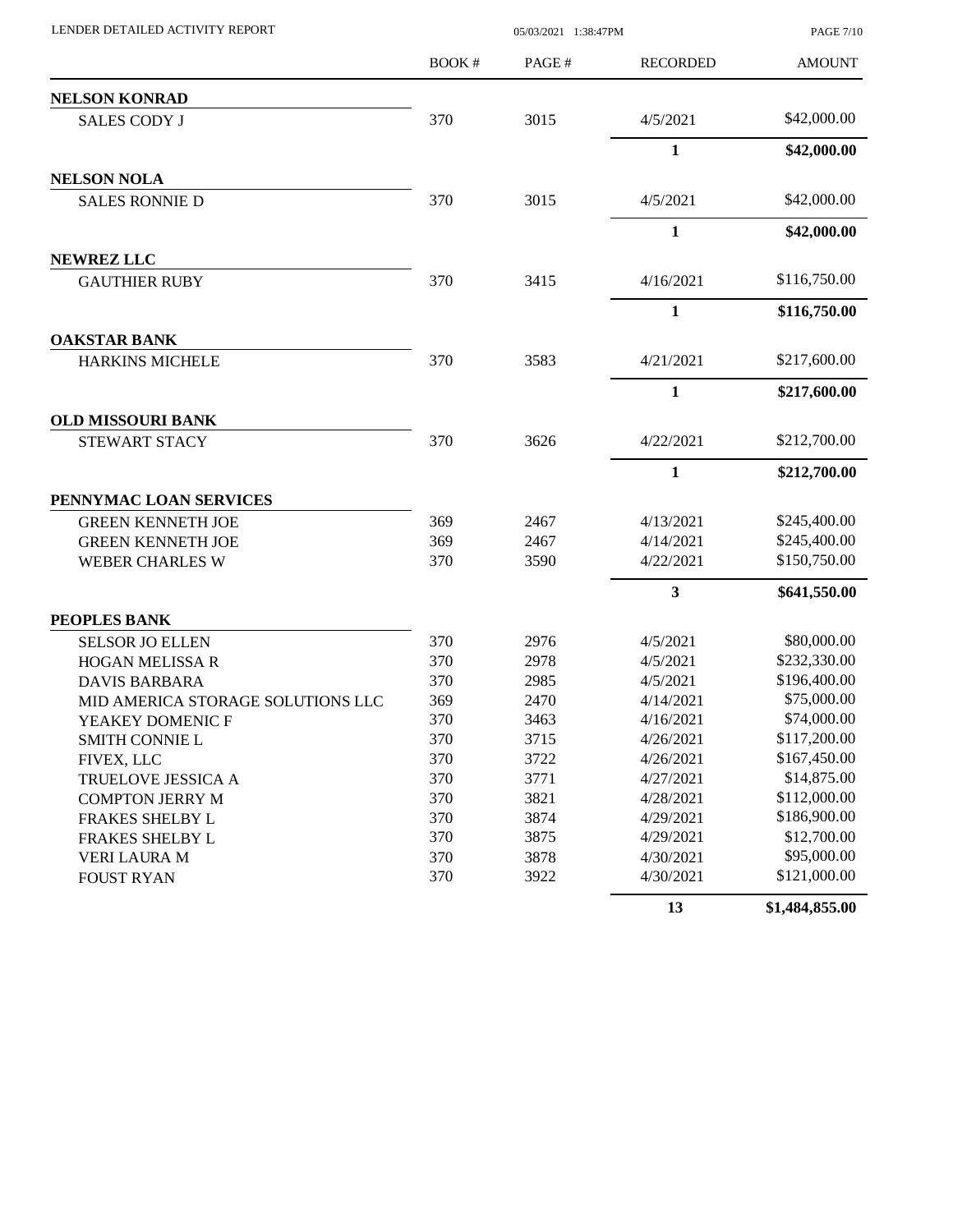PAGE 8/10

|                                            | BOOK#      | PAGE#        | <b>RECORDED</b>        | <b>AMOUNT</b>  |
|--------------------------------------------|------------|--------------|------------------------|----------------|
| PEOPLES BANK OF SENECA                     |            |              |                        |                |
| <b>WALLACE MEGAN</b>                       | 370        | 2882         | 4/1/2021               | \$364,310.00   |
| <b>BARNUM AMY J</b>                        | 370        | 3023         | 4/6/2021               | \$275,000.00   |
| TURN KEY QUALITY SERVICES LLC              | 370        | 3059         | 4/6/2021               | \$68,000.00    |
| <b>FIVEX LLC</b>                           | 370        | 3197         | 4/9/2021               | \$167,450.00   |
| MID AMERICA STORAGE SOLUTIONS LLC          | 369        | 2470         | 4/13/2021              | \$75,000.00    |
| <b>BLANKENSHIP HAROLD</b>                  | 370        | 3484         | 4/19/2021              | \$310,000.00   |
| <b>BLANKENSHIP HAROLD</b>                  | 370        | 3485         | 4/19/2021              | \$34,875.00    |
| <b>DEDMON RANDY ALLEN</b>                  | 370        | 3515         | 4/20/2021              | \$15,000.00    |
| <b>DEDMON RANDY ALLEN</b>                  | 370        | 3520         | 4/20/2021              | \$96,400.00    |
| <b>SELSOR JO ELLEN</b>                     | 370        | 3639         | 4/22/2021              | \$11,000.00    |
| <b>BURR DERON J</b>                        | 370        | 3690         | 4/23/2021              | \$280,800.00   |
| <b>FECKE ROBERT M</b>                      | 370        | 3803         | 4/28/2021              | \$38,000.00    |
|                                            |            |              | 12                     | \$1,735,835.00 |
| <b>PINNACLE BANK</b>                       |            |              |                        |                |
| <b>HALL BRANDI R</b>                       | 370        | 2864         | 4/1/2021               | \$262,000.00   |
| PINK HOMES LLC                             | 370        | 2931         | 4/2/2021               | \$112,000.00   |
| MILLSPAUGH MELISSA                         | 370        | 2936         | 4/5/2021               | \$295,650.00   |
| <b>GOOD LORI</b>                           | 370        | 3464         | 4/16/2021              | \$296,210.00   |
| <b>SWIFT CONNIE L</b>                      | 370        | 3474         | 4/19/2021              | \$212,000.00   |
| <b>DUNCAN COREY N</b>                      | 370        | 3479         | 4/19/2021              | \$266,250.00   |
| <b>HAMMER ALICIA</b>                       | 370        | 3593         | 4/22/2021              | \$136,000.00   |
| PORTER KENDON R TRUST                      | 370        | 3802         | 4/28/2021              | \$391,000.00   |
| <b>GRANT JUDY J</b>                        | 370        | 3882         | 4/30/2021              | \$340,000.00   |
|                                            |            |              | $\boldsymbol{9}$       | \$2,311,110.00 |
| <b>QUICKEN LOANS</b>                       | 370        | 2866         | 4/1/2021               | \$222,000.00   |
| MITCHELL ADAM                              | 370        | 2940         | 4/5/2021               | \$110,000.00   |
| <b>CHESTER DUANE</b>                       | 370        | 3041         | 4/6/2021               | \$115,000.00   |
| PRATER SHARON A                            | 370        | 3076         | 4/7/2021               | \$79,509.00    |
| MCCAMMON CHESTER D                         | 370        | 3136         | 4/8/2021               | \$279,371.00   |
| PUCKETT SHAEL D                            |            |              |                        | \$143,227.00   |
| <b>COPELAND GARY RYAN</b>                  | 370<br>369 | 3215<br>2545 | 4/12/2021<br>4/15/2021 | \$129,700.00   |
| EZELL JOHN H II<br><b>ENGELS MATTHEW J</b> | 370        | 3354         | 4/15/2021              | \$85,950.00    |
|                                            | 370        | 3447         | 4/16/2021              | \$117,000.00   |
| <b>SUHRIE WILLIAM F</b>                    | 370        | 3461         |                        | \$267,750.00   |
| STEINBACHER JANICE L                       | 370        | 3469         | 4/16/2021<br>4/19/2021 | \$125,000.00   |
| <b>BOKAY KELLY ANN</b>                     | 370        | 3519         | 4/20/2021              | \$96,000.00    |
| PUTNEY CHAD L                              | 370        | 3532         |                        | \$98,027.00    |
| MCKINLEY GALEN                             | 370        | 3536         | 4/20/2021              | \$107,183.00   |
| HAWKINS THOMAS G SR                        |            |              | 4/20/2021              | \$89,950.00    |
| <b>COX TYLER</b>                           | 370        | 3550         | 4/20/2021              | \$197,450.00   |
| HENDERSON TERESA                           | 370        | 3595         | 4/22/2021              |                |
| <b>SMITH KELLY M</b>                       | 370        | 3644         | 4/23/2021              | \$169,000.00   |
| REED JOHN C                                | 370        | 3697         | 4/26/2021              | \$166,900.00   |
| <b>MASENA JACOB N</b>                      | 370        | 3773         | 4/27/2021              | \$726,000.00   |
| PHIPPS KATHIE J                            | 370        | 3774         | 4/27/2021              | \$149,760.00   |
| <b>TASKER MIRANDA S</b>                    | 370        | 3857         | 4/29/2021              | \$101,500.00   |
|                                            |            |              | 21                     | \$3,576,277.00 |
| ROYAL UNITED MORTGAGE<br>PETERS ANGLEA D   | 370        | 3146         | 4/8/2021               | \$60,000.00    |
|                                            |            |              | 1                      | \$60,000.00    |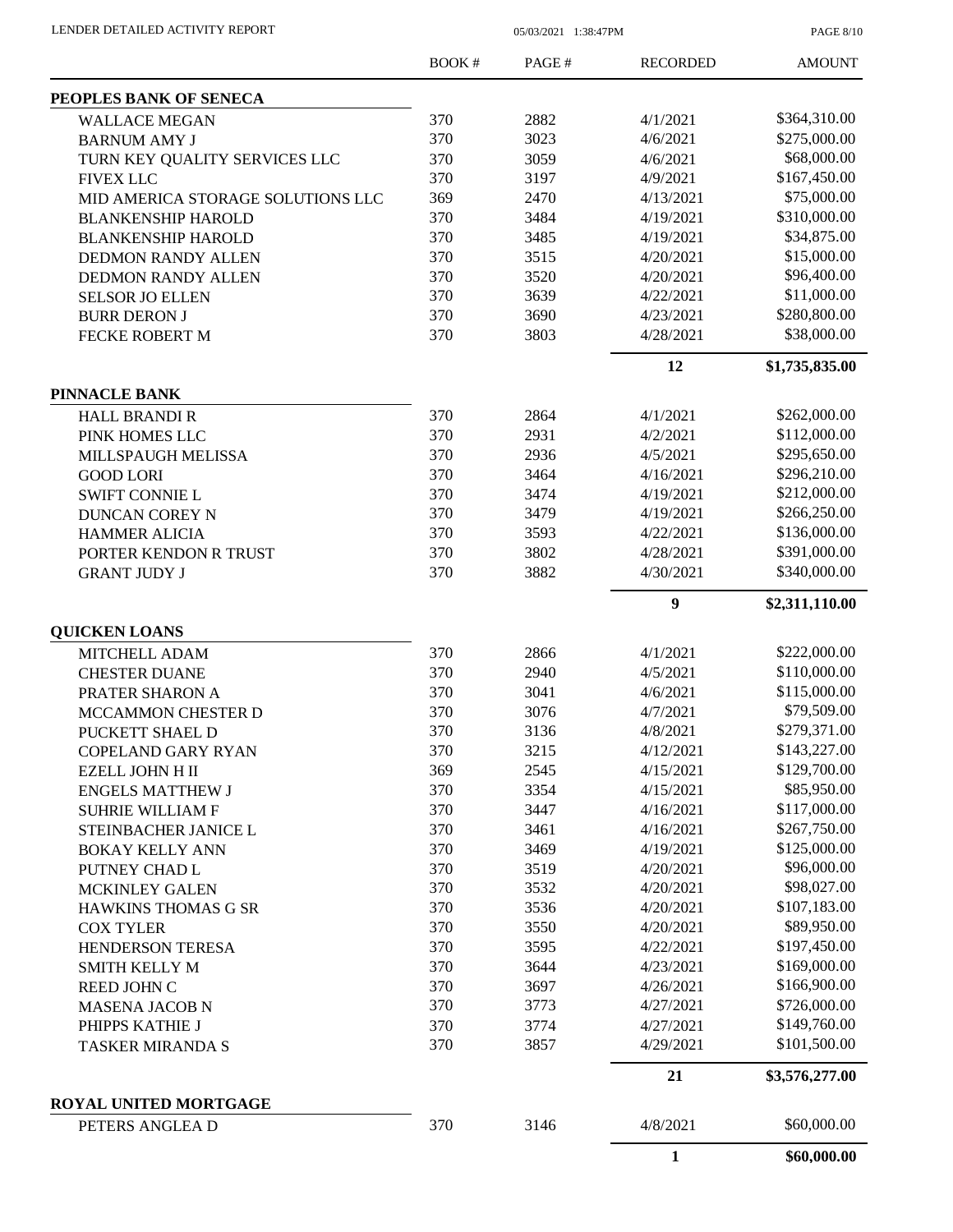| LENDER DETAILED ACTIVITY REPORT            | 05/03/2021 1:38:47PM |       |                 | <b>PAGE 9/10</b> |
|--------------------------------------------|----------------------|-------|-----------------|------------------|
|                                            | BOOK #               | PAGE# | <b>RECORDED</b> | <b>AMOUNT</b>    |
| <b>SCHNELLE BRIAN</b>                      |                      |       |                 |                  |
| <b>FIVEX LLC</b>                           | 370                  | 3196  | 4/9/2021        | \$20,000.00      |
| FIVEX, LLC                                 | 370                  | 3724  | 4/26/2021       | \$20,000.00      |
|                                            |                      |       | $\overline{2}$  | \$40,000.00      |
| <b>SECRETARY OF HOUSING</b>                |                      |       |                 |                  |
| HUTCHING BOOKE E                           | 370                  | 3806  | 4/28/2021       | \$4,387.22       |
|                                            |                      |       | $\mathbf{1}$    | \$4,387.22       |
| SECURITY BANK AND TRUST COMPANY            |                      |       |                 |                  |
| <b>WILSON MISHA</b>                        | 370                  | 3427  | 4/16/2021       | \$290,871.45     |
|                                            |                      |       | $\mathbf{1}$    | \$290,871.45     |
| <b>SECURITY BANK OF SOUTHWEST MISSOURI</b> |                      |       |                 |                  |
| COOK CINDY M                               | 370                  | 3599  | 4/22/2021       | \$62,000.00      |
| <b>CRAIG DONNIE</b>                        | 370                  | 3670  | 4/23/2021       | \$28,000.00      |
| <b>OLIVER JENNIFER J</b>                   | 370                  | 3823  | 4/28/2021       | \$20,500.00      |
|                                            |                      |       | 3               | \$110,500.00     |
| <b>SERVION</b><br><b>MILLER PAMELA S</b>   | 370                  | 3671  | 4/23/2021       | \$82,000.00      |
|                                            |                      |       | $\mathbf{1}$    | \$82,000.00      |
| <b>SOUTHWEST MISSOURI BANK</b>             |                      |       |                 |                  |
| <b>BITTICK DANNY</b>                       | 370                  | 2951  | 4/5/2021        | \$112,000.00     |
| <b>SORENSON DORIS J</b>                    | 370                  | 2952  | 4/5/2021        | \$53,000.00      |
| FRANKLIN BRIDGET                           | 370                  | 3104  | 4/7/2021        | \$200,000.00     |
| PARRETT ANGELA                             | 370                  | 3106  | 4/7/2021        | \$80,000.00      |
| HUTCHENS STEPHANIE K                       | 370                  | 3173  | 4/9/2021        | \$16,800.00      |
| <b>LEWIS ABIGAIL</b>                       | 370                  | 3207  | 4/9/2021        | \$94,905.00      |
| ANGEL SYDNEY K                             | 370                  | 3246  | 4/12/2021       | \$166,000.00     |
| MCCLELLAN DEBORAH                          | 369                  | 2469  | 4/13/2021       | \$141,000.00     |
| MCCLELLAN KEVIN LEE                        | 369                  | 2469  | 4/14/2021       | \$141,000.00     |
| <b>ISLEY JOHN PAUL JR</b>                  | 369                  | 2539  | 4/15/2021       | \$37,000.00      |
| <b>GRAHAM MATTHEW L</b>                    | 370                  | 3412  | 4/16/2021       | \$34,300.00      |
| <b>HUNTER LORI ANN</b>                     | 370                  | 3414  | 4/16/2021       | \$25,000.00      |
| PARKER TRACI                               | 370                  | 3433  | 4/16/2021       | \$180,000.00     |
| DITTMER TRACY L                            | 370                  | 3525  | 4/20/2021       | \$110,000.00     |
| <b>EM LAUGHLIN LLC</b>                     | 370                  | 3529  | 4/20/2021       | \$36,000.00      |
| <b>MARTIN ERIN D</b>                       | 370                  | 3542  | 4/20/2021       | \$244,720.00     |
| <b>COMBS PAMELA J TRUST</b>                | 370                  | 3569  | 4/21/2021       | \$118,000.00     |
| <b>WADE CARLA SUE</b>                      | 370                  | 3633  | 4/22/2021       | \$30,000.00      |
| <b>CAMERER RHONDA ANN</b>                  | 370                  | 3634  | 4/22/2021       | \$200,000.00     |
| <b>RISCOE JAMES M</b>                      | 370                  | 3636  | 4/22/2021       | \$443,200.00     |
| M & J PROPERTIES OF JOPLIN INC             | 370                  | 3696  | 4/23/2021       | \$160,000.00     |
| <b>BRADSHAW JASON DEWAYNE</b>              | 370                  | 3778  | 4/27/2021       | \$43,000.00      |
| <b>OAKES CARRIE</b>                        | 370                  | 3786  | 4/27/2021       | \$178,000.00     |
| <b>GREENWOOD MEDINA SARRATT</b>            | 370                  | 3851  | 4/29/2021       | \$150,000.00     |
| <b>DANIELS KELSIE</b>                      | 370                  | 3916  | 4/30/2021       | \$112,121.00     |
|                                            |                      |       | 25              | \$3,106,046.00   |
| TCF NATIONAL BANK                          |                      |       |                 |                  |
| <b>GOODEN MEGAN E</b>                      | 370                  | 2977  | 4/5/2021        | \$657,200.00     |
|                                            |                      |       | $\mathbf{1}$    | \$657,200.00     |